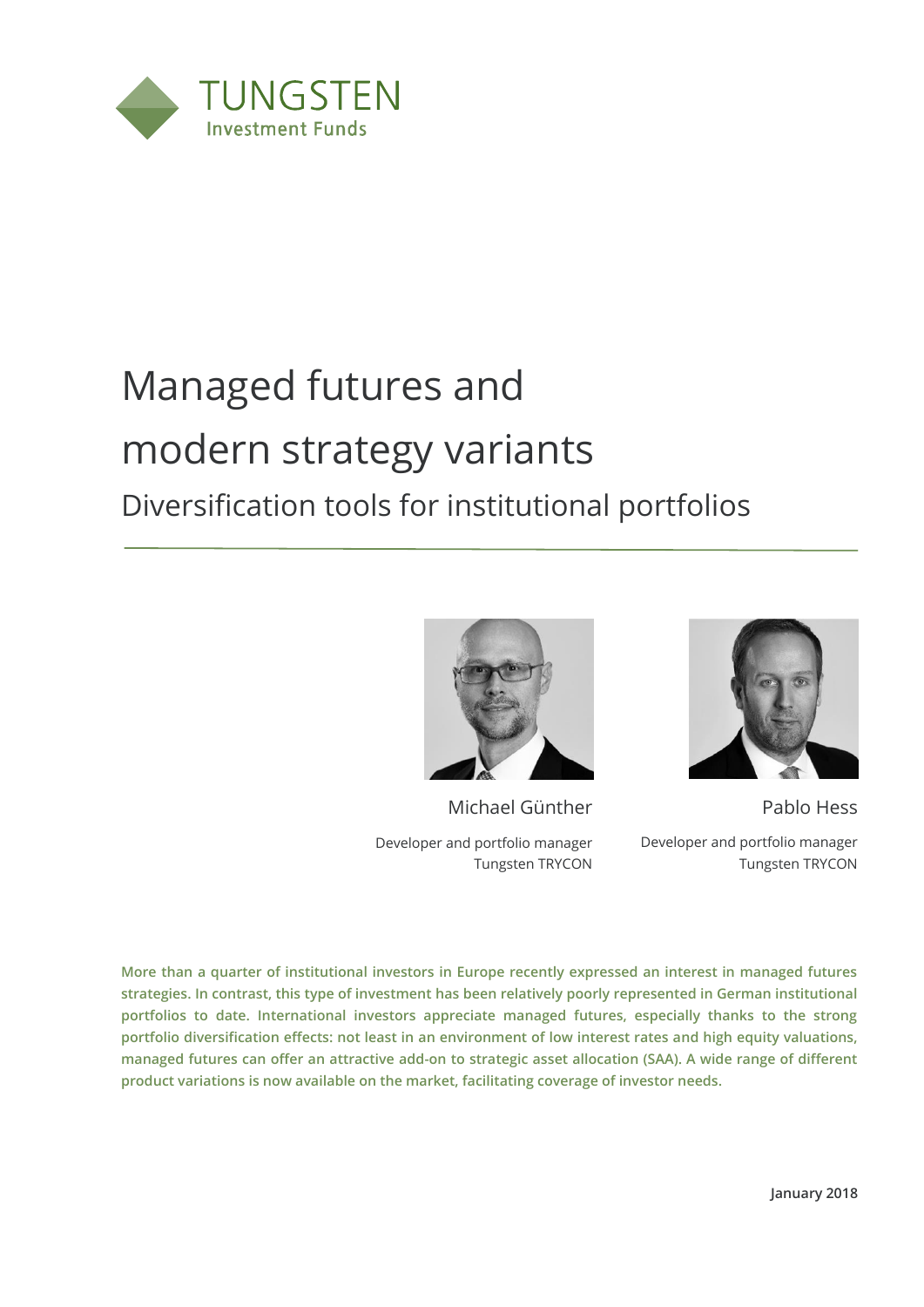

## Germany needs to catch up

Globally, the number of institutional investors with expo-sure to managed futures has more than tripled since the end of 2008, to more than US\$340 billion at present. According to a survey carried out in 2012, among German-speaking countries, only Switzerland showed a more extensive use of managed futures strategies. Now that access has at least been facilitated for German investors, through the increasing popularity of UCITS formats as well as a number of domestic providers being available, this topic deserves closer attention.

Since managed futures are not established as part of traditional SAA concepts, portfolio inclusion requires some initial effort – which, however, should be compensated for by their positive impact on the portfolio as a whole.

# Definition and characteristics of managed futures

Managed futures strategies comprise the (usually systematic) trading of futures, and – in some cases – options contracts. Strategies are usually applied across different asset classes, including equity indices, fixed income markets and currencies – often also encompassing commodities. Directional positions are generally established in 30 or more markets. Trend-following strategies are most frequently used in the managed futures space.

Besides their usually very low correlation with other types of investment, managed futures are seen as less vulnerable during times of crisis – particularly thanks to the following properties:

- adaptive response to market changes, via long or short positions;
- highly liquid instruments, allowing for virtually continuous ability to trade – with low transaction costs and minimum counterparty credit risk;
- usually deployed as systematic strategies hence avoiding emotional impact and behavioral bias;
- no long bias;
- no de-facto short volatility strategies.

# Systematic implementation of multi-asset long/short allocations provides diversification benefits

Including managed futures in the strategic asset allocation of traditional investors over the long term provides a high degree of diversification, to an extent that is hardly achievable through any other liquid strategy – with no material correlation measurable with equity, bond or commodity investments. Even when compared to most other alternative investments, managed futures indices do not show any material correlation. With this in mind, managed futures are an obvious choice for risk-conscious investors. It is thus all the more surprising that to date, they have not been included in German institutional portfolios to date.

### **Correlation with equity markets: –0.10 The "managed futures smile"**



Sources: Bloomberg, own calculations – period: January 2000 to November 2017.





Sources: Bloomberg, own calculations – period: January 2000 to November 2017.

Over and above the attractive correlation properties, long-term allocations to managed futures have offered attractive absolute returns in the past – comparable to those of equity or fixedincome investments. Likewise, the risk-return ratios are similar to traditional investments, with drawdowns generally markedly lower than for equity investments. A further shared property is a switch between stronger and weaker periods (with the latter sometimes extending over longer periods of time). Hence, a strategic allocation is critical for managed futures investments – in other words, managed futures appear to be rather unsuitable for purely tactical plays. If timing issues are considered at all, the recent strong performance of equities, corporate bonds and

#### **Contact**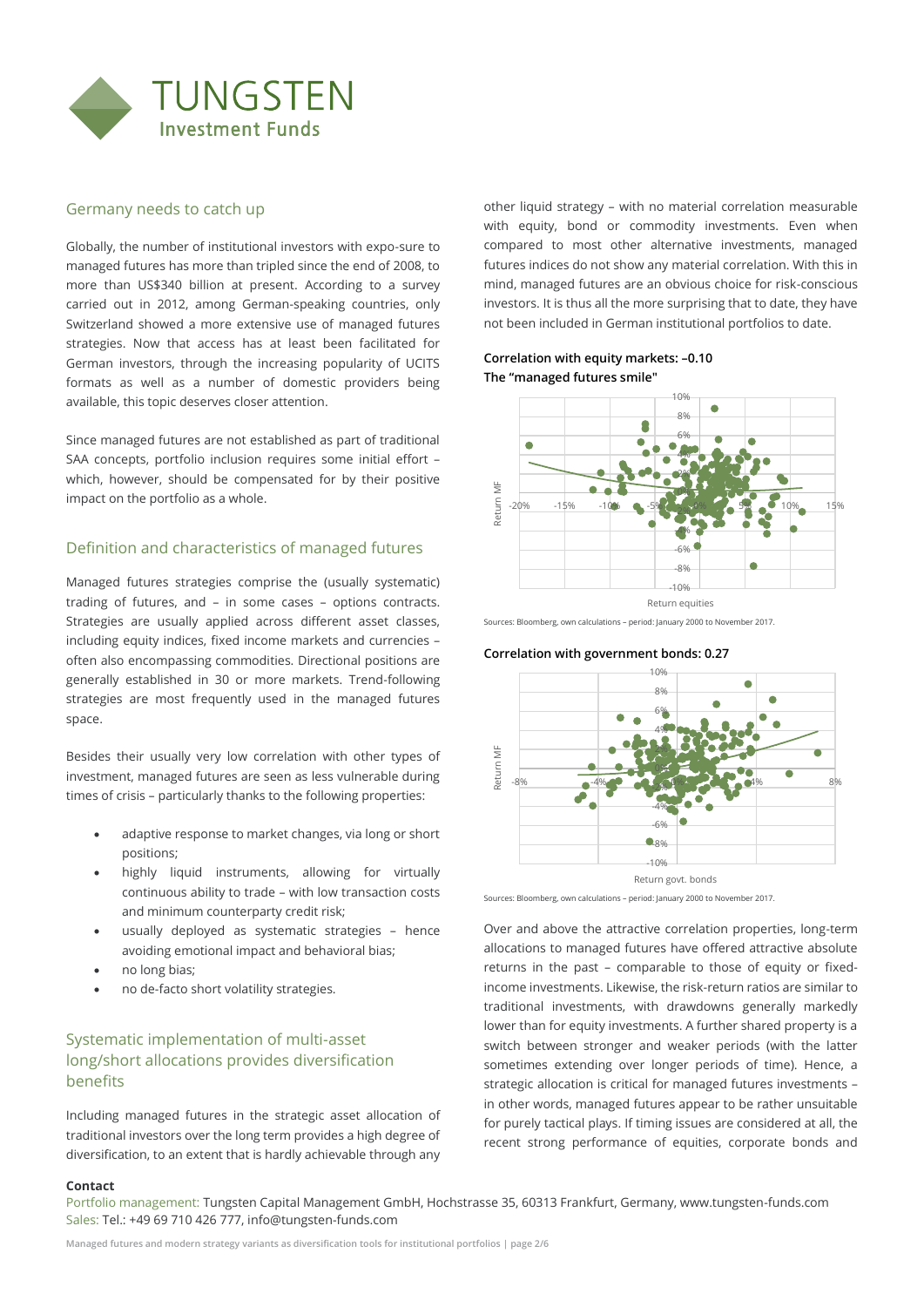

government bonds might be seen as an attractive entry point for gaining exposure managed futures.



#### **Performance versus equities and government bonds**

Source: Bloomberg – period: January 2000 to November 2017. 1999 2001 2003 2005 2007 2009 2011 2013 2015

#### **Performance indicators (annualised):**

|                         | Return | Volatility |
|-------------------------|--------|------------|
| <b>Managed futures</b>  | 4.6%   | 8.6%       |
| Equities                | 4.6%   | 15.1%      |
| <b>Government bonds</b> | 4.4%   | 6.8%       |

Sources: Bloomberg, own calculations – period: January 2000 to November 2017.

#### **Relative drawdown behavior**



Managed futures are generally seen as crisis-proof. Indeed, historically, they yielded clearly positive contributions during periods of strong market distortions – such as in 2008. Nonetheless, depending on the specific portfolio allocation at the time of a market correction, managed futures may suffer as well since they can take both long and short positions. Equating managed futures with a tail hedge would therefore appear to be a bold assumption: after all, there is a reason why the market demands sizeable insurance premiums for hedges with a highly negative correlation, e.g. via put options. Still, during most markedly negative phases of balanced portfolios in the past, managed futures have shown a positive contribution.

The positive impact of managed futures in a portfolio context can also be illustrated by reference to the Sharpe ratios which can be achieved. In the following analysis, a 20 per cent managed futures allocation was added to different underlying portfolios.

#### **Impact on the Sharpe ratio**



Sources: Bloomberg, own calculations – period: January 2000 to November 2017.

During the past four years, a global portfolio of equities and government bonds delivered an above-average Sharpe ratio – two and a half times the value shown above. It may come as a surprise that including managed futures would have improved risk-adjusted results even during this extraordinary period. The additional deployment of a modern strategy variation – as described below – would even have facilitated a further enhancement of the Sharpe ratio.

Besides their attractive correlation properties, managed futures are also noteworthy due to their consistent risk profile: whilst volatility in traditional asset classes is subject to greater fluctuations, the volatility levels of managed futures are quite consistent, even during times of volatility spikes in equity and bond indices.

#### **Rolling 12-month volatility**



Sources: Bloomberg, own calculations – period: January 2000 to November 2017 (daily data).

#### **Contact**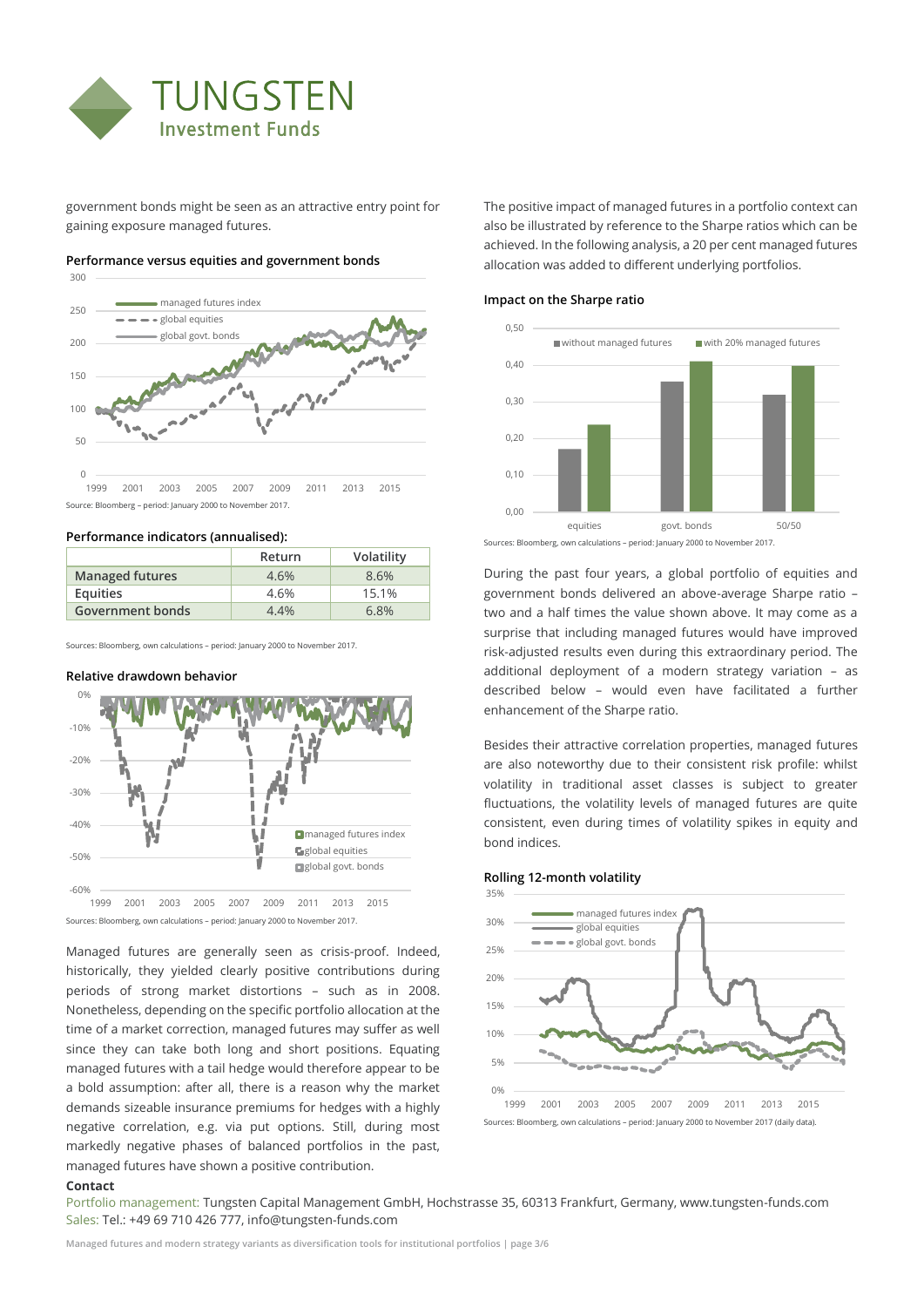

# The challenge of classification in a portfolio context

In the past, managed futures were often used to diversify equity market risk. Firstly, this may have been due to the fact that many products in this segment exhibited a volatility level similar to the equity markets. Another likely reason is investors' stronger desire for protection against equity risk relative to fixed income risk in the past. Nowadays, however, there are managed futures products available on the market which have a lower risk profile. These may be suitable for investors looking for investment alternatives in reaction to the current state of the bond markets – for example, because they fear that in the prevailing lowinterest rate environment, bonds provide less diversification and potential protection than in the past.

But regardless whether the primary focus is on reducing the risk of an equity portfolio or on identifying building blocks for diversification of the fixed income side, managed futures can be valuable for both use cases.

# Managed futures less vulnerable to asset price inflation

Portfolios which are solely diversified across the traditional asset classes of bonds and equities appear increasingly risky in the current capital market environment. A fact that should not be overlooked is that the widely-held assumption of negative correlation between these two investments did not hold true in the past – at least temporarily: in fact, it was possible to observe longer periods of positive correlation between equities and bonds in the past.

# **Government bonds and equity markets do not always move in opposite directions**



Rolling 36-month-correlation between the S&P 500 index and 10-year (constant maturity) US Treasuries; source: Bloomberg – period: April 1953 to November 2017.

Real assets have increasingly been sought after as alternative building blocks for institutional portfolios since the low interest rate environment set in. It is worth bearing in mind, however, that this involves swapping liquid into illiquid investments. Moreover, these investments also benefited from the historical inflation of central bank balance sheets.

Switching into corporate bonds holds similar problems: moreover, their liquidity is restricted – especially during times of crisis, and their potential for diversification is limited due to their correlation with the equity market.

These insights point to the conclusion that the timing seems attractive for enhancing portfolio diversification through managed futures, also compared to other alternative investments.

As with many other strategies, managed futures have yet to prove their suitability in a longer phase of rising interest rates. Especially when looking at products using longer-term trend-following strategies, it is important to note that the negative roll-over yield (carry) of short fixed income positions is likely to burden performance. On top of this, it is uncertain whether the bond markets will in fact form tradeable and sustainable trends in this scenario – or whether potential yield increases will instead materialize in shorter, erratic movements. Both aspects are in favor of considering more short-term (and less trend-dependent) managed futures strategies.

# Some managed futures characteristics have prevented an allocation to date

As a low-correlation investment, managed futures can underperform equity markets during equity bull markets. Investors are thus prone to underestimate the long-term benefits of an allocation to managed futures. The fact that during such phases, institutional investors benefit from their traditional investments – as opposed to the contributions from diversification elements – is often overlooked.

Their typical volatility levels – low double-digit percentages, at product level – made managed futures unsuitable for some institutional portfolios, or restricted their use to diversifying equity investments. Combined with cyclical performance, maintaining a strategic allocation may turn out to be challenging for investors. Nowadays, managed futures products offering moderate volatility (at similar levels to bond investments) are also available, with sufficiently long track records.

Assets in managed futures are predominantly managed using medium- to long-term trend-following models. Given their very nature, these are strongly dependent upon corresponding trends

#### **Contact**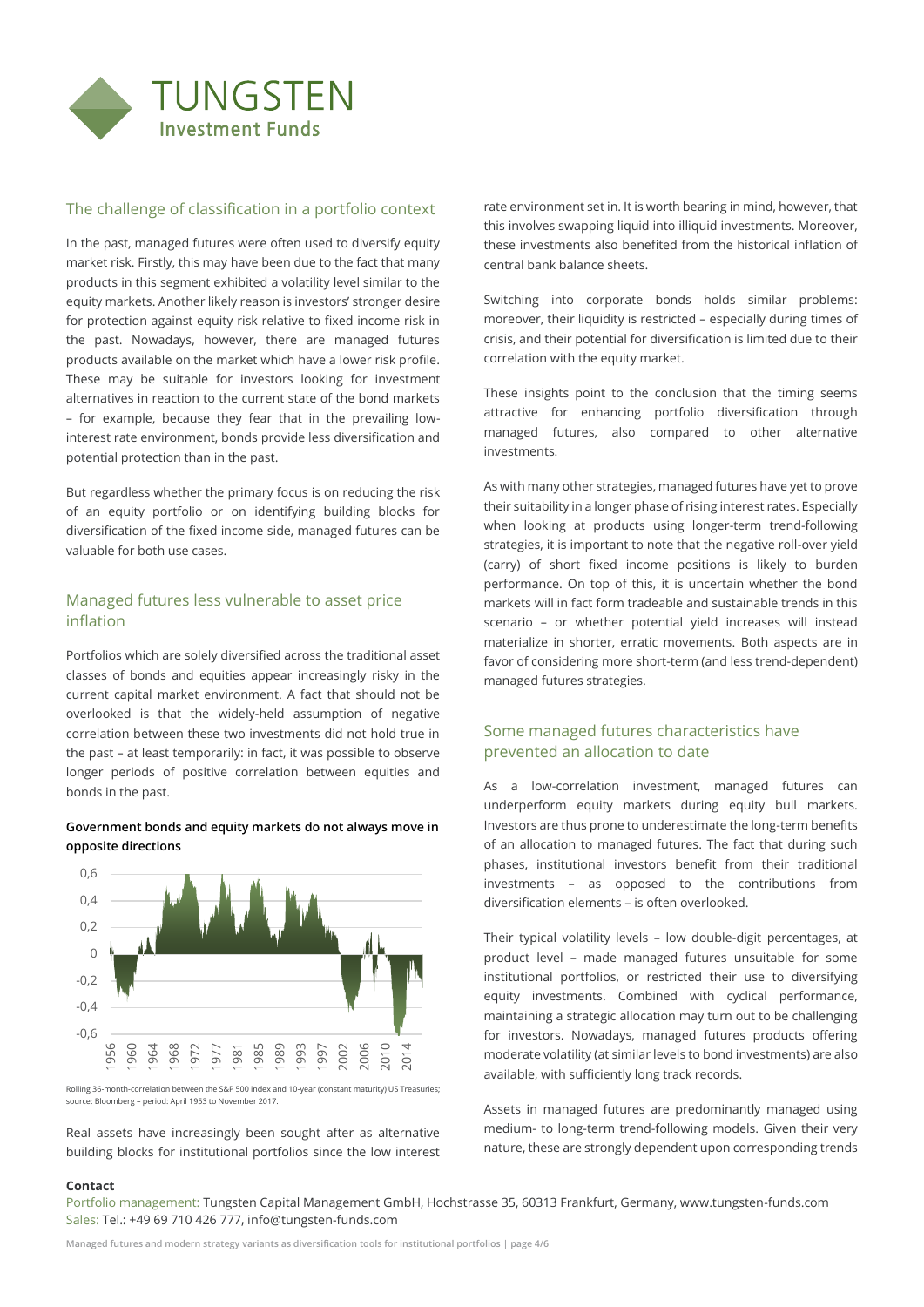

forming on the markets; at the same time, they respond to changes in the market environment with a certain time lag.

# **Modern strategy variants vs. traditional managed futures strategies**

|                     | <b>Traditional</b><br>managed futures      | <b>Modern variants</b>                                               |
|---------------------|--------------------------------------------|----------------------------------------------------------------------|
| Complexity          | Few input factors                          | Thousands or<br>millions of input<br>factors                         |
| Data<br>processing  | Mostly linear rules                        | Linear as well as<br>non-linear<br>relationships                     |
| Model<br>generation | Driven by the<br>developer's<br>hypotheses | Data-driven using<br>algorithms (such as<br>artificial intelligence) |
| Model<br>updates    | Static; or manual<br>recalibration         | Learning based on<br>new data                                        |
| Type of data        | Structured                                 | Structured as well<br>as unstructured                                |

# New strategy variants provide different return profiles

Investors today have a broad spectrum of managed futures strategies at their disposal, which go beyond traditional trendfollowing approaches and short-term strategies, offering a high degree of diversification.

The focus here is on flexible strategies which frequently employ powerful, state-of-the-art analytical technologies such as artificial intelligence (AI).

Traditional managed futures strategies are often based on assumptions as to how the markets work. Developers use these assumptions as a basis for formulating rules. Conversely, AI algorithms offer the ability of identifying cross-relationships in the financial markets (which are often non-linear) from a vast number of variables. Where traditional strategies were based on a single- to double-digit number of variables, modern strategies can process thousands or even millions of input factors. This is made possible by more powerful algorithms (software) and the development of IT hardware with far superior computing power and storage capacity than in the past.

Properly applied, artificial intelligence offers tangible benefits for systematic strategies. This is because AI is a powerful tool for analyzing data, identifying complex relationships, and for picking up trading opportunities which traditional quantitative strategies cannot capture.

For lack of sufficient public data, we are offering our own experience as a concrete example of a newer generation managed futures strategy. Based on a live track record looking back on more than four years and more than 20,000 transactions (proving its statistical significance), this AI-based trading approach has shown less cyclical returns than a typical trendfollowing model. In addition, the risk/return ratio was superior to the peer group<sup>1</sup>.

The product range of a new generation of managed futures strategies is likely to grow further. Yet at the same time, the successful application of state-of-the-art data analysis methods (including artificial intelligence) requires extensive research and development. This is because the financial markets, which are characterized by significant uncertainty, pose a particular challenge. Given the higher complexity of such strategies, a manager's ability to show proven and reliable evidence is advantageous – to prevent investors from finding themselves in a beta testing role.

# Summary

Managed futures may provide valuable contributions to diversification of institutional portfolios. These products are available in the form of UCITS structures, with different levels of volatility. The strategies are based on using highly liquid underlying instruments, thus providing investors with a high degree of flexibility, even in the event of a crisis.

More recent innovations combine beneficial correlation benefits with state-of-the-art data analysis methods, which address the weaknesses of traditional managed futures strategies and/or provide additional potential for diversification.

Managed futures are modern portfolio elements, thanks to their independence from economic cycles. They may be especially important in the current environment, where traditional risk premia are increasingly difficult to realise and many institutional investors in Germany switch to illiquid assets – involving subliminal risks which are difficult to quantify. In contrast, managed futures offer an attractive portfolio component based on liquid investments.

 $\overline{a}$ 

**Contact** <sup>1</sup> SG CTA Index and SG Short-Term Traders Index

Portfolio management: Tungsten Capital Management GmbH, Hochstrasse 35, 60313 Frankfurt, Germany, www.tungsten-funds.com Sales: Tel.: +49 69 710 426 777, info@tungsten-funds.com